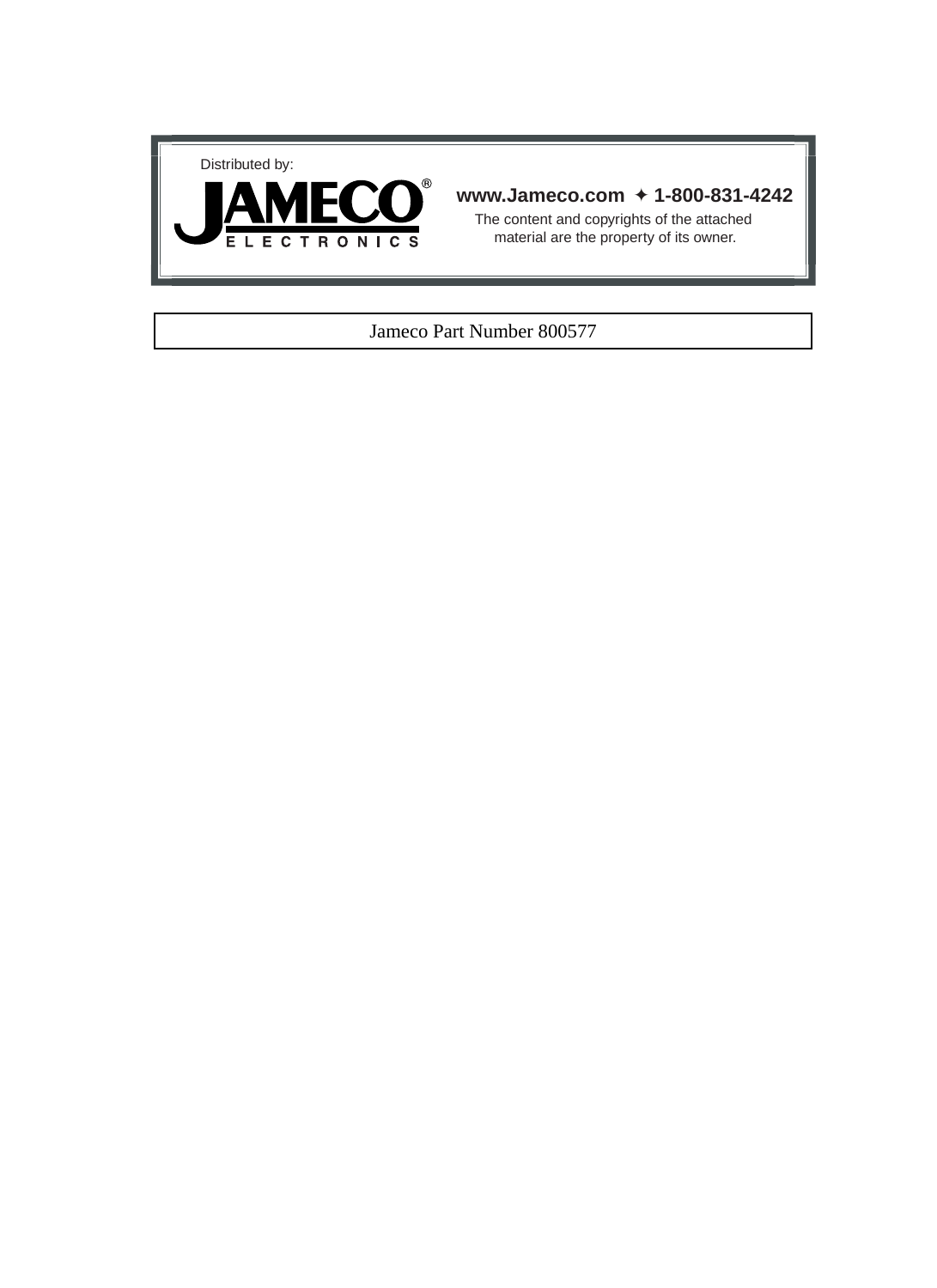#### *Features and Benefits*

- Exceeds Category 5 performance
- Gigabit Ethernet compatible
- Enclosed top
- Industry Standard Footprint
- Shield with enhanced panel grounding tabs
- Surface Mount Compatible

#### *Reference Information*

Product Specification: PS-44050-003 Packaging: Tray UL File No.: E107635 CSA File No.: LR19980 Designed In: Inches

#### *Electrical*

Voltage: 125V Current: 1.5A Dielectric Withstanding Voltage: 1000V AC Insulation Resistance: 500 MΩ min.

#### *Mechanical*

Durability: 500 cycles min.

#### *Physical*

Housing: Black glass-filled, high temperature nylon, UL 94V-0 Plating: Contact Area—1.27µm (50µ") min. Gold Solder Tails- $-1.27\mu$ m (50 $\mu$ ") Tin/Lead on both contact area and solder tails over Nickel overall Operating Temperature: -40 to +80˚C



### **44050**

**High Speed, Right Angle Low Profile Shielded and Unshielded Versions**



#### **CATALOG DRAWING (FOR REFERENCE ONLY)**



**ORDERING INFORMATION AND DIMENSIONS**

| <b>Circuits</b> |          | Order No.  |                                      |                   |                                  |                   |              |             |              |              |               |             |
|-----------------|----------|------------|--------------------------------------|-------------------|----------------------------------|-------------------|--------------|-------------|--------------|--------------|---------------|-------------|
|                 | Loaded   |            | Shielded                             |                   | <b>Dimension</b>                 |                   |              |             |              |              |               |             |
|                 | Contacts | Unshielded | <b>With All Panel Groundina Tabs</b> |                   | With Offset Panel Groundina Tabs |                   |              |             |              |              |               |             |
|                 |          |            | <b>Location E</b>                    | <b>Location F</b> | <b>Location E</b>                | <b>Location F</b> |              |             |              | Đ            |               |             |
|                 |          | 44050-0001 |                                      |                   |                                  |                   | 15.24 (.600) | 8.89 (.350) | 11.43 (.450) | 12.83 (.505) |               |             |
|                 |          |            | 44050-0007                           |                   | 44050-0009                       |                   | 15.80 (.622) | 8.89 (.350) | 11.43 (.450) | 13.08 (.515) | 3.05(0.120)   |             |
|                 |          |            | 44050-0002                           |                   | 44050-0004                       |                   | 15.80 (.622) | 8.89 (.350) | 11.43 (.450) | 13.08 (.515) | $3.68$ (.145) |             |
|                 |          |            | 44050-0006                           |                   | 44050-0008                       |                   | 15.80 (.622) | 8.89 (.350) | 11.43 (.450) | 13.08 (.515) | 4.57(.180)    |             |
|                 |          |            |                                      | 44050-0003        |                                  | 44050-0005        | 15.80 (.622) | 8.89 (.350) | 11.43 (.450) | 13.08 (.515) |               | 3.05( .120) |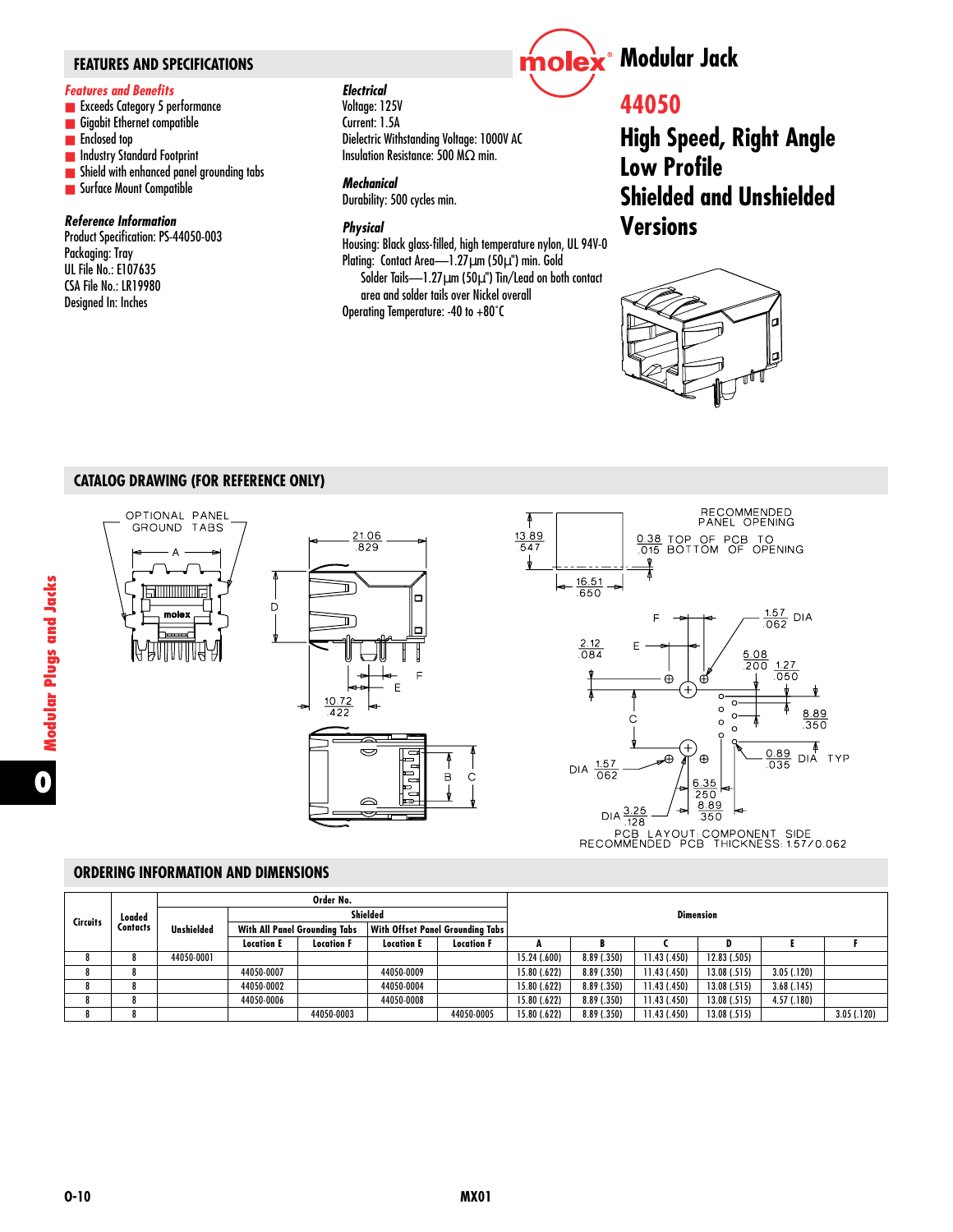

### **CATEGORY 5 RIGHT ANGLE MODULAR JACKS**

#### **1.0 SCOPE**

This Product Specification covers the 1.27 mm (.050 inch) centerline (pitch) printed circuit board (PCB) modular jack connector series with selective gold and tin-lead plating.

#### **2.0 PRODUCT DESCRIPTION**

| 2.1 PRODUCT NAME AND SERIES NUMBER(S)    |       |
|------------------------------------------|-------|
| Right Angle, Single Port Modular Jack    | 44050 |
| Right Angle, Ganged Modular Jack         | 44150 |
| Right Angle, Stacked Ganged Modular Jack | 44170 |
| (with light pipes, shielded only)        |       |
| Right Angle, Stacked Ganged Modular Jack | 44520 |
| (without light pipes, shielded only)     |       |

#### **2.2 DIMENSIONS, MATERIALS, PLATINGS AND MARKINGS**

See the appropriate sales drawings (SD-44050-002, SD-44150-002, SD-44170-001, SD-44520-001) for information on dimensions, materials, plating and markings.

#### **2.3 SAFETY AGENCY APPROVALS**

UL File Number…………………. E107635 CSA File Number………………..LR19980

#### **3.0 APPLICABLE DOCUMENTS AND SPECIFICATIONS**

FCC Rules and Regulations, Part 68, Subpart F REA Bulletin 345-81, PE-76; Specification for modular telephone set hardware ANSI/EIA/TIA-568 IEC-60603-7 UL 1863 MIL-STD-202; General requirements for test specifications

#### **4.0 RATINGS**

#### **4.1 VOLTAGE**

56.5 V DC 150 V  $_{RMS}$  AC (Ringing voltage only)

#### **4.2 CURRENT**

1.5 Amps @ 25°C

#### **4.3 TEMPERATURE**  Operating: - 40°C to + 70°C

| <b>REVISION:</b>                                 | ECR/ECN INFORMATION:   TITLE: |                          | <b>PRODUCT SPECIFICATION</b>                       |              | SHEET No. |
|--------------------------------------------------|-------------------------------|--------------------------|----------------------------------------------------|--------------|-----------|
| Β                                                | EC No: UCR2002-0992           |                          | <b>CATEGORY 5 RIGHT ANGLE</b>                      |              | 1 of $6$  |
|                                                  | DATE: 2002/05/22              |                          | <b>MODULAR JACKS</b>                               |              |           |
| DOCUMENT NUMBER:                                 |                               | CREATED / REVISED BY:    | CHECKED BY:                                        | APPROVED BY: |           |
| PS-44050-003                                     |                               | <b>MARGULIS 99/10/25</b> | <b>ROBERTS 99/10/25</b><br><b>ROBERTS 99/10/25</b> |              |           |
| TEMPLATE FILENAME: PRODUCT_SPEC[SIZE_A](V.1).DOC |                               |                          |                                                    |              |           |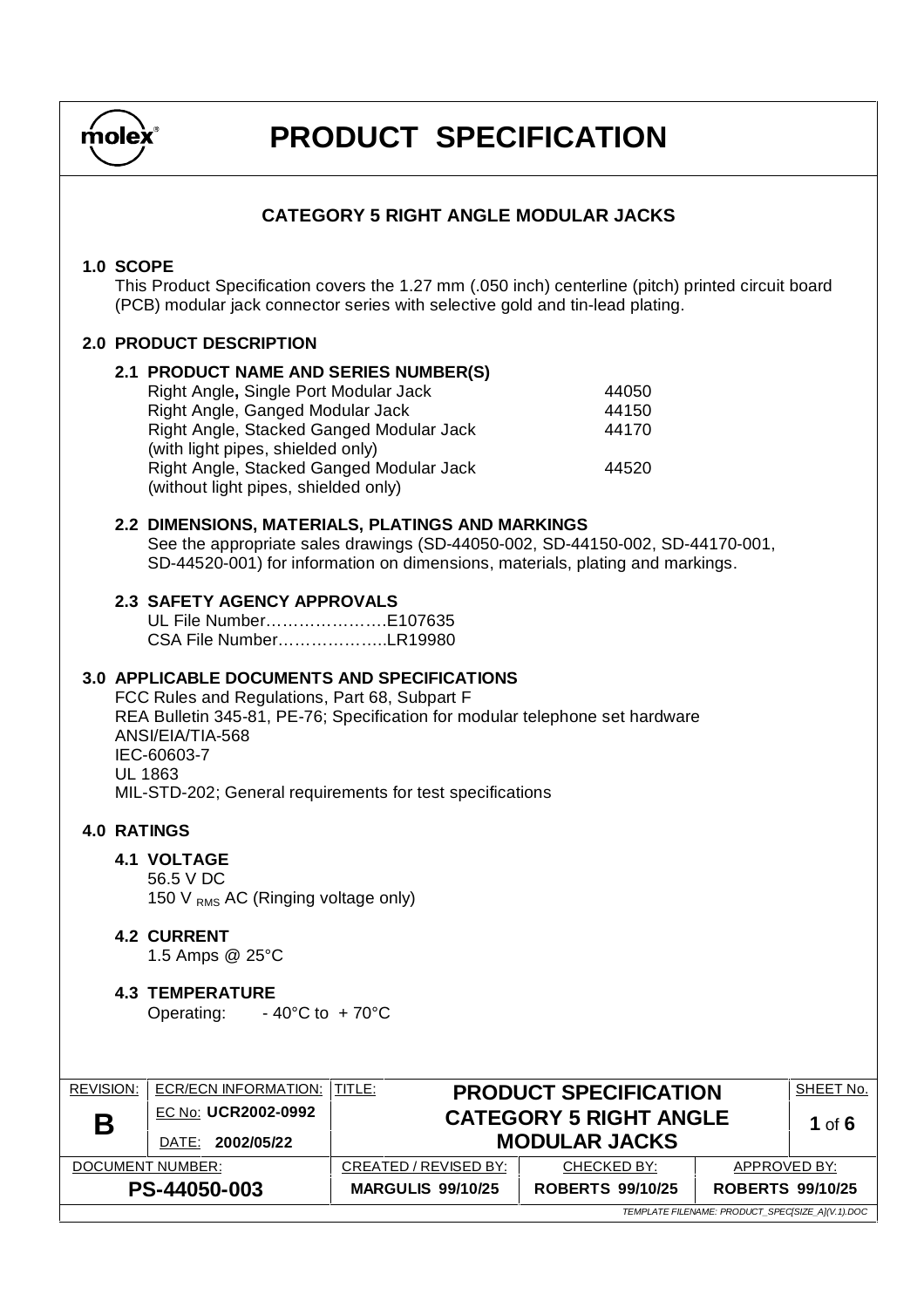

### **5.0 PERFORMANCE**

#### **5.1 ELECTRICAL REQUIREMENTS**

| <b>DESCRIPTION</b>                           | <b>TEST CONDITION</b>                                                                                                                   | <b>REQUIREMENT</b>                          |
|----------------------------------------------|-----------------------------------------------------------------------------------------------------------------------------------------|---------------------------------------------|
| <b>Contact</b><br>Resistance<br>(Low Level)  | Mate connectors: apply a maximum voltage<br>of 20 mV and a current of 100 mA.<br>(Measurement locations in Section 7.0)                 | 20 milliohms<br><b>MAXIMUM</b><br>[initial] |
| <b>Insulation</b><br>Resistance              | Unmated connector, mounted to a PCB:<br>apply a voltage of 100 VDC between<br>adjacent terminals and between terminals to<br>ground.    | 500 Megohms<br><b>MINIMUM</b>               |
| <b>Dielectric</b><br>Withstanding<br>Voltage | Mate connectors: apply a voltage of 1000<br>VAC for 1 minute between adjacent<br>terminals and 1500 VAC between terminals<br>to ground. | No breakdown;<br>current leakage $<$ 5 mA   |
| <b>Capacitance</b>                           | Measure between adjacent terminals at<br>1 kHz                                                                                          | 10 picofarads<br><b>MAXIMUM</b>             |
| <b>Shielding</b><br><b>Effectiveness</b>     | Measure at frequency from 30 mHz to<br>400 mHz.                                                                                         | 20dB<br><b>MINIMUM</b>                      |

| <b>REVISION:</b>                                 | ECR/ECN INFORMATION:   TITLE: |                          | <b>PRODUCT SPECIFICATION</b>  |                         | SHEET No. |
|--------------------------------------------------|-------------------------------|--------------------------|-------------------------------|-------------------------|-----------|
| Β                                                | EC No: UCR2002-0992           |                          | <b>CATEGORY 5 RIGHT ANGLE</b> |                         | $2$ of 6  |
|                                                  | DATE: 2002/05/22              |                          | <b>MODULAR JACKS</b>          |                         |           |
| DOCUMENT NUMBER:                                 |                               | CREATED / REVISED BY:    | CHECKED BY:                   | APPROVED BY:            |           |
| PS-44050-003                                     |                               | <b>MARGULIS 99/10/25</b> | <b>ROBERTS 99/10/25</b>       | <b>ROBERTS 99/10/25</b> |           |
| TEMPLATE FILENAME: PRODUCT SPECISIZE A](V.1).DOC |                               |                          |                               |                         |           |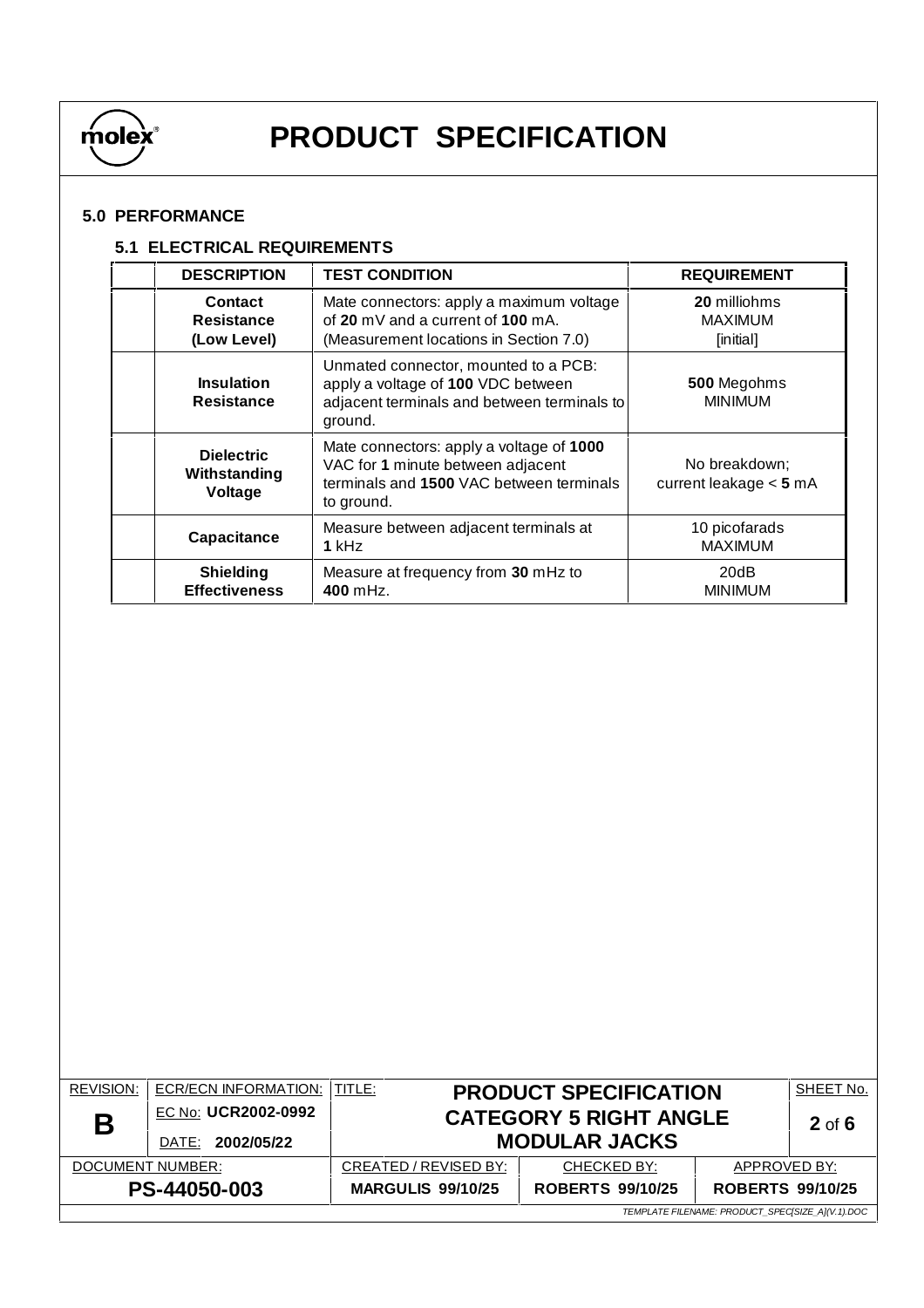

### **5.2 TRANSMISSION PERFORMANCE**

| <b>ITEM</b>      |                                            | <b>TEST CONDITION</b>                                                                                                                                                                                                                                                                                                                                                                |                                                       | <b>REQUIREMENT</b>                                             |                                                      |            |
|------------------|--------------------------------------------|--------------------------------------------------------------------------------------------------------------------------------------------------------------------------------------------------------------------------------------------------------------------------------------------------------------------------------------------------------------------------------------|-------------------------------------------------------|----------------------------------------------------------------|------------------------------------------------------|------------|
|                  | Reference Specification TIA/EIA 568A       |                                                                                                                                                                                                                                                                                                                                                                                      | Frequency<br>(MHz)                                    |                                                                | Loss<br>(dB)                                         |            |
|                  | 5.2.1 Maximum<br>Attenuation               | Measurement of signal power<br>loss due to connection made on<br>any pair within the connector<br>under test. Worst result shall<br>be within specification.                                                                                                                                                                                                                         | 1                                                     | $\overline{4}$<br>10<br>16<br>20<br>31.25<br>62.5<br>100       | 0.1<br>0.1<br>0.1<br>0.2<br>0.2<br>0.2<br>0.3<br>0.4 |            |
|                  | 5.2.2 Minimum Near<br><b>End Crosstalk</b> | Jack under test shall be<br>terminated with resistor of<br>100 ohms +/- 1% (see figure 1).<br>Measurements are made in these<br>2-pair combinations: 1-2, 3-6,<br>4-5, 7-8. The worst case NEXT<br>loss must be within specification                                                                                                                                                 | 1                                                     | $\overline{4}$<br>10<br>16<br>20<br>25<br>31.25<br>62.5<br>100 | 65<br>65<br>60<br>56<br>54<br>52<br>50<br>44<br>40   |            |
|                  | 5.2.3 Minimum<br><b>Return Loss</b>        | Jack under test shall be<br>terminated with resistor of<br>100 ohms +/- 1%. (See figure 1)<br>A balanced input signal is applied to<br>a connector pair while signals that<br>are reflected back due to the<br>impedance discontinuities are<br>measured at the same port from<br>which the signal is applied.<br>A measurement shall be done for<br>each pair (1-2, 3-6, 4-5, 7-8). |                                                       | $\mathbf 1$<br>16<br>20<br>100                                 | 20<br>20<br>14<br>14                                 |            |
| <b>REVISION:</b> | <b>ECR/ECN INFORMATION:</b>                | TITLE:                                                                                                                                                                                                                                                                                                                                                                               | <b>PRODUCT SPECIFICATION</b>                          |                                                                |                                                      | SHEET No.  |
| Β                | EC No: UCR2002-0992<br>DATE: 2002/05/22    |                                                                                                                                                                                                                                                                                                                                                                                      | <b>CATEGORY 5 RIGHT ANGLE</b><br><b>MODULAR JACKS</b> |                                                                |                                                      | $3$ of $6$ |
|                  | DOCUMENT NUMBER:                           | CREATED / REVISED BY:                                                                                                                                                                                                                                                                                                                                                                | CHECKED BY:                                           |                                                                | <b>APPROVED BY:</b>                                  |            |
|                  | PS-44050-003                               | <b>MARGULIS 99/10/25</b>                                                                                                                                                                                                                                                                                                                                                             | <b>ROBERTS 99/10/25</b>                               |                                                                | <b>ROBERTS 99/10/25</b>                              |            |
|                  |                                            |                                                                                                                                                                                                                                                                                                                                                                                      |                                                       |                                                                |                                                      |            |

TEMPLATE FILENAME: PRODUCT\_SPEC[SIZE\_A](V.1).DOC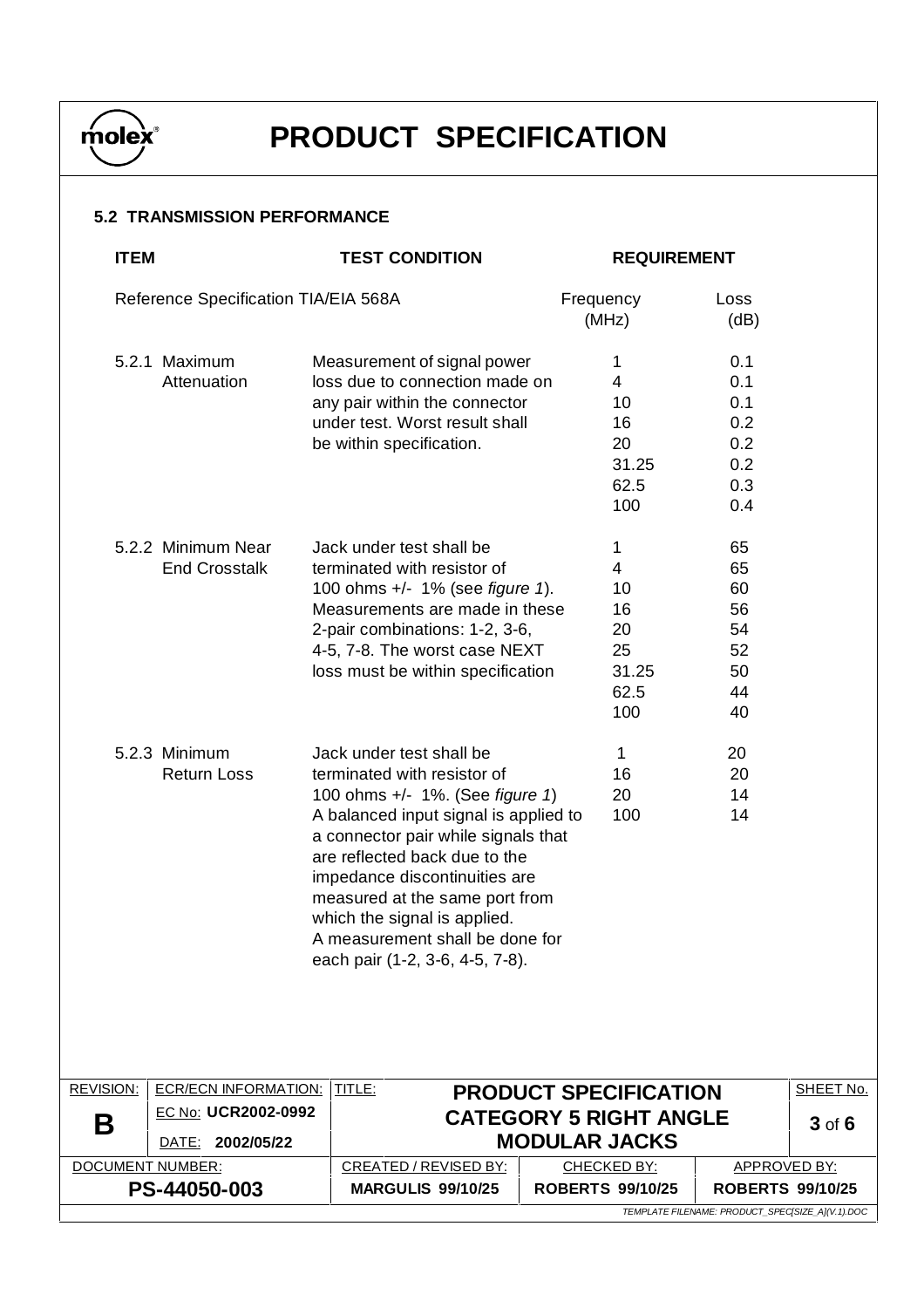

### **5.2 MECHANICAL REQUIREMENTS**

| <b>DESCRIPTION</b>                     | <b>TEST CONDITION</b>                                                                                                                                   | <b>REQUIREMENT</b>                                                                                                                              |
|----------------------------------------|---------------------------------------------------------------------------------------------------------------------------------------------------------|-------------------------------------------------------------------------------------------------------------------------------------------------|
| <b>Connector Mate</b><br><b>Force</b>  | Mate connector at a rate of<br>$25 \pm 6$ mm (1 $\pm$ 1/4 inch) per minute.<br>(Gage dimensions in Section 7.0)                                         | 22 N (5 lbf) unshielded<br><b>MAXIMUM</b> insertion force<br>35 N (8 lbf) shielded<br><b>MAXIMUM</b> insertion force                            |
| <b>Durability</b>                      | Mate connectors up to 500 cycles at a<br>maximum rate of 10 cycles per minute prior<br>to Environmental Tests.                                          | 10 milliohms MAXIMUM<br>(change from initial)                                                                                                   |
| <b>Vibration</b><br>(Random)           | Amplitude: 1.50mm (.060") peak to peak<br>Sweep: 10-55-10 Hz in one minute<br>Duration: 15 minutes<br>$\pm$ X, $\pm$ Y, $\pm$ Z axis (45 minutes total) | <b>10 milliohms MAXIMUM</b><br>(change from initial)<br>8<br>Discontinuity < 1 microsecond                                                      |
| <b>Plug Retention</b><br><b>Force</b>  | Apply an axial pullout force on the plug at a<br>rate of $25 \pm 6$ mm $(1 \pm \frac{1}{4}$ inch).                                                      | 89 N (20 lbf)<br>MINIMUM retention force                                                                                                        |
| <b>PCB</b><br><b>Separation Forces</b> | Apply a perpendicular static load on the plug<br>at a rate of $25 \pm 6$ mm $(1 \pm \frac{1}{4}$ inch).                                                 | 4.5 N $(1 \text{ lbf})$<br>MINIMUM withdrawal force<br>before solder reflow<br>89 N (20 lbf)<br>MINIMUM withdrawal force<br>after solder reflow |
| <b>Shock</b><br>(Mechanical)           | Mate connectors and shock at 50 g's with<br>three saw tooth wave form shocks in the<br>$\pm X, \pm Y, \pm Z$ axis (18 shocks total).                    | <b>10 milliohms MAXIMUM</b><br>(change from initial)<br>Discontinuity < 1 microsecond                                                           |

| <b>REVISION:</b> | <b>ECR/ECN INFORMATION:</b>                      | I TITLE:                 | <b>PRODUCT SPECIFICATION</b>                       |              | SHEET No. |  |
|------------------|--------------------------------------------------|--------------------------|----------------------------------------------------|--------------|-----------|--|
| Β                | EC No: UCR2002-0992                              |                          | <b>CATEGORY 5 RIGHT ANGLE</b>                      |              |           |  |
|                  | DATE: 2002/05/22                                 | <b>MODULAR JACKS</b>     |                                                    | 4 of $6$     |           |  |
| DOCUMENT NUMBER: |                                                  | CREATED / REVISED BY:    | CHECKED BY:                                        | APPROVED BY: |           |  |
| PS-44050-003     |                                                  | <b>MARGULIS 99/10/25</b> | <b>ROBERTS 99/10/25</b><br><b>ROBERTS 99/10/25</b> |              |           |  |
|                  | TEMPLATE FILENAME: PRODUCT_SPEC[SIZE_A](V.1).DOC |                          |                                                    |              |           |  |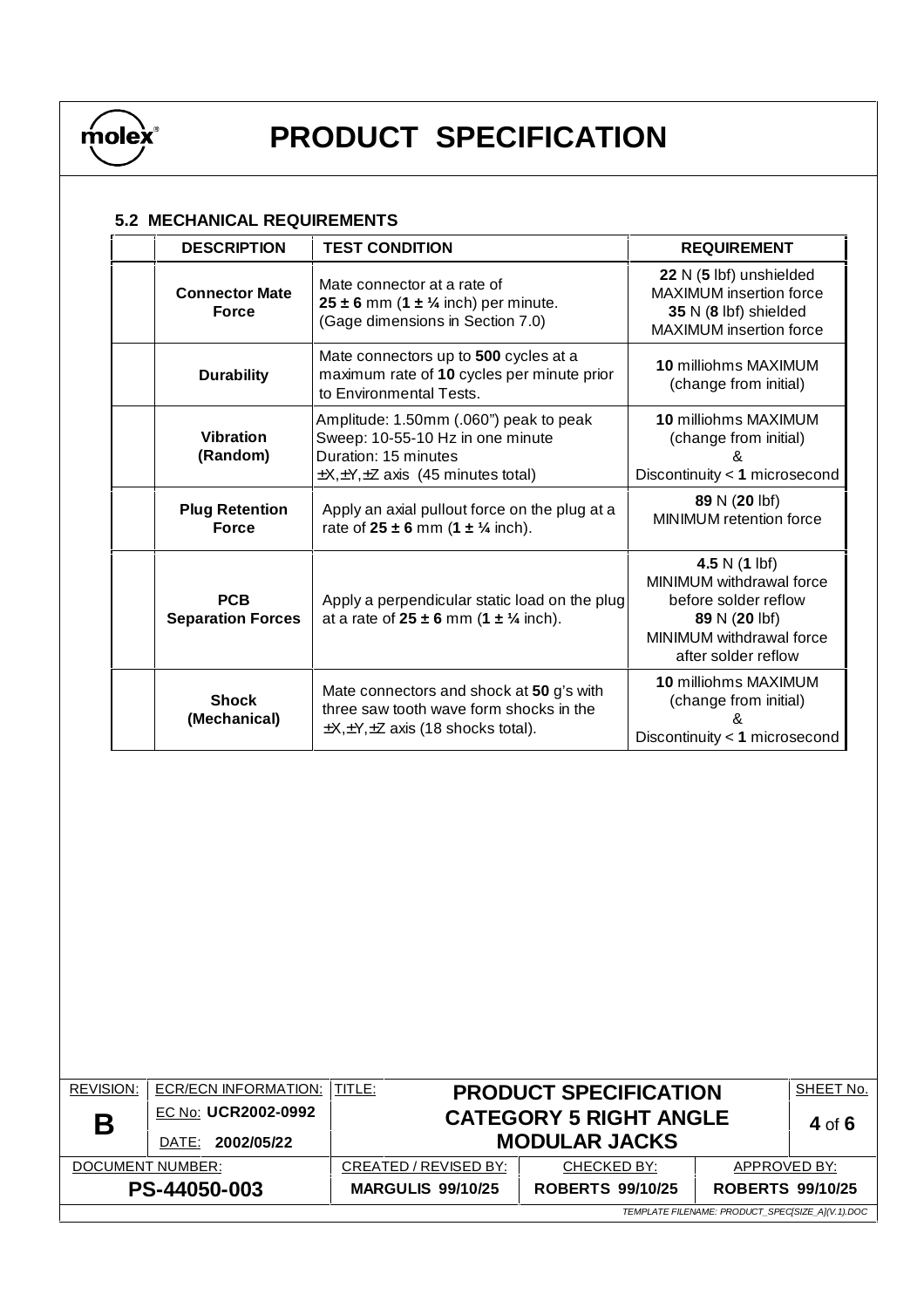

### **5.3 ENVIRONMENTAL REQUIREMENTS**

| <b>DESCRIPTION</b>          | <b>TEST CONDITION</b>                                                                                                                                              | <b>REQUIREMENT</b>                                                                                                                                                                                     |
|-----------------------------|--------------------------------------------------------------------------------------------------------------------------------------------------------------------|--------------------------------------------------------------------------------------------------------------------------------------------------------------------------------------------------------|
| <b>Shock</b><br>(Thermal)   | Mate connectors; expose to 10 cycles of:<br>$-40^{\circ}$ C to $+85^{\circ}$ C<br><b>30 minutes dwell</b>                                                          | 10 milliohms MAXIMUM<br>(change from initial)<br>&<br>Visual: No Damage                                                                                                                                |
| <b>Thermal Aging</b>        | Mate connectors; expose to:<br>240 hours at $85\pm2^{\circ}$ C                                                                                                     | 10 milliohms MAXIMUM<br>(change from initial)<br>&<br>Visual: No Damage                                                                                                                                |
| <b>Humidity</b><br>(Cyclic) | Mate connectors: expose to<br>10 cycles at 90-95% relative humidity with<br>temperatures at +25°C and +65°C per<br>MIL-STD-202F method 106F<br>(without -10°C dip) | 10 milliohms MAXIMUM<br>(change from initial)<br>Dielectric Withstanding<br>Voltage:<br>No Breakdown at 500 VAC<br>&<br><b>Insulation Resistance:</b><br>200 Megohms MINIMUM<br>&<br>Visual: No Damage |
| <b>Solder</b><br>Resistance | Dip connector terminal tails in solder:<br>Solder Duration: 5±0.5 seconds<br>Solder Temperature: 260±5°C<br>{Recommended same parameters as<br><b>SMES-152.}</b>   | Visual:<br>No Damage to insulator<br>material                                                                                                                                                          |

| <b>REVISION:</b>                                 | ECR/ECN INFORMATION:                       | TITLE:                                                | <b>PRODUCT SPECIFICATION</b>                       |              | SHEET No. |
|--------------------------------------------------|--------------------------------------------|-------------------------------------------------------|----------------------------------------------------|--------------|-----------|
| Β                                                | EC No: UCR2002-0992<br>2002/05/22<br>DATE: | <b>CATEGORY 5 RIGHT ANGLE</b><br><b>MODULAR JACKS</b> |                                                    | $5$ of $6$   |           |
| DOCUMENT NUMBER:                                 |                                            | CREATED / REVISED BY:                                 | CHECKED BY:                                        | APPROVED BY: |           |
| PS-44050-003                                     |                                            | <b>MARGULIS 99/10/25</b>                              | <b>ROBERTS 99/10/25</b><br><b>ROBERTS 99/10/25</b> |              |           |
| TEMPLATE FILENAME: PRODUCT SPECISIZE AI(V.1).DOC |                                            |                                                       |                                                    |              |           |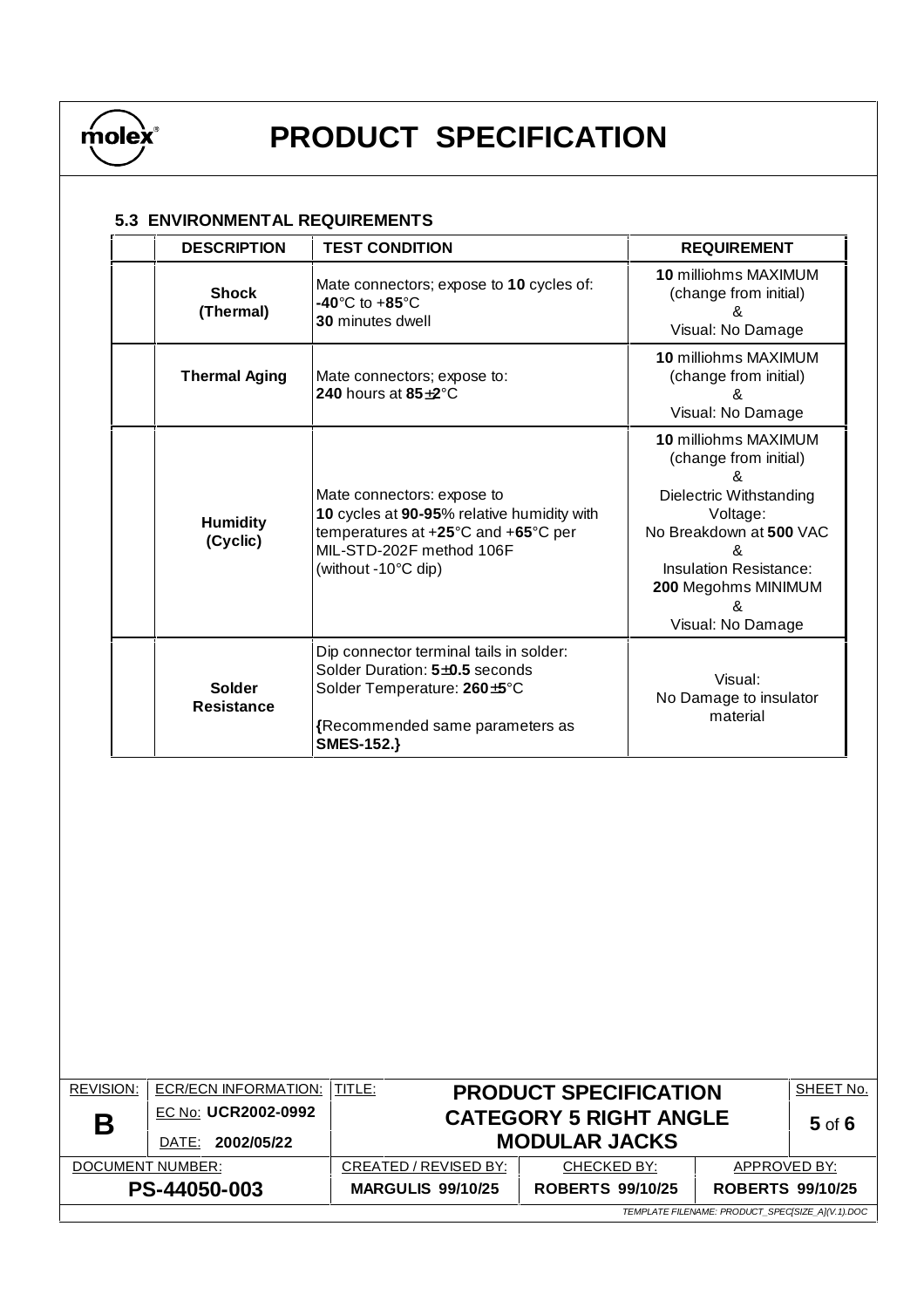

#### **6.0 PACKAGING**

Parts shall be packaged to protect against damage during handling, transit and storage. See appropriate sales drawings on Sheet 1 for packaging descriptions.

#### **7.0 GAGES AND FIXTURES**

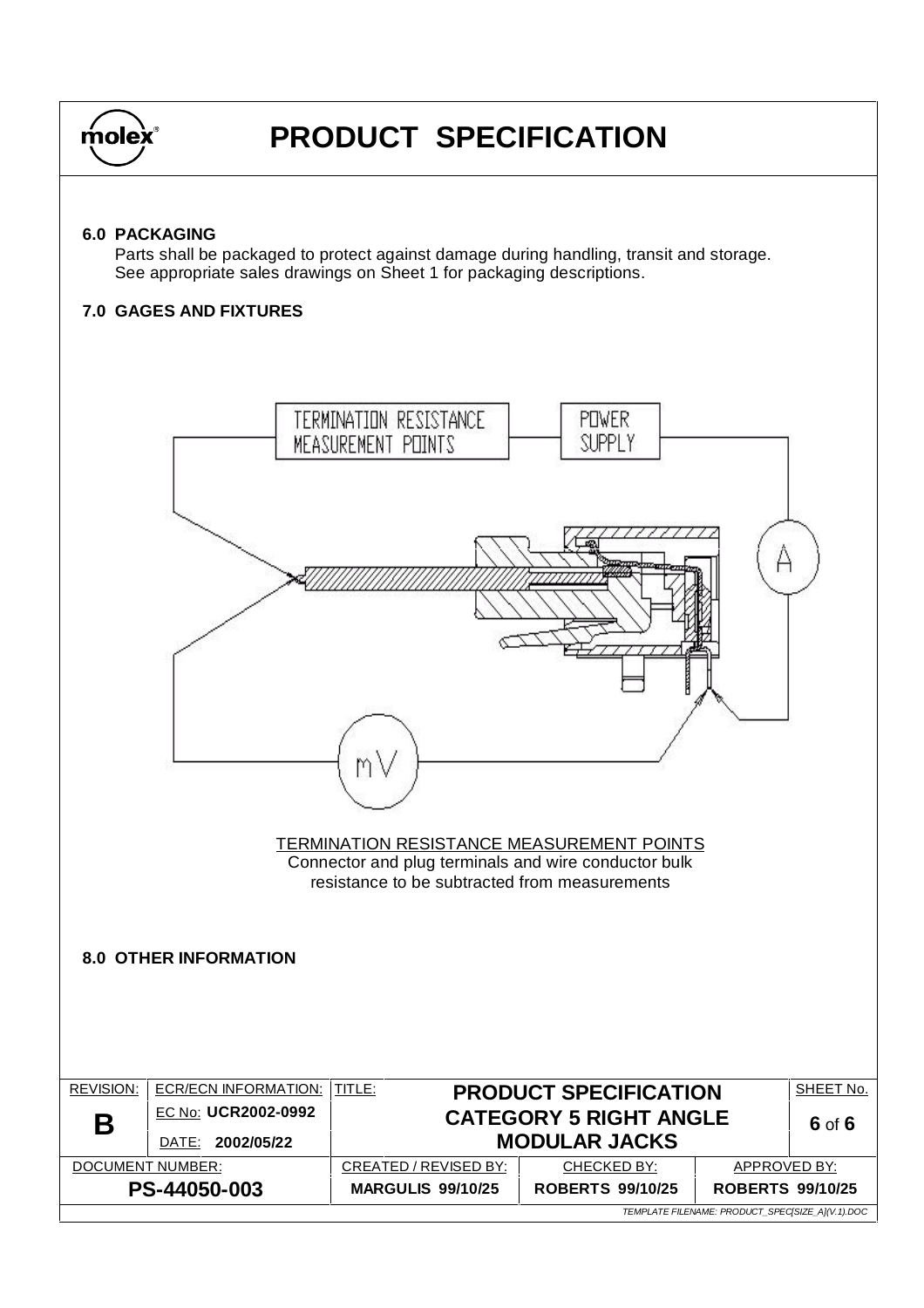